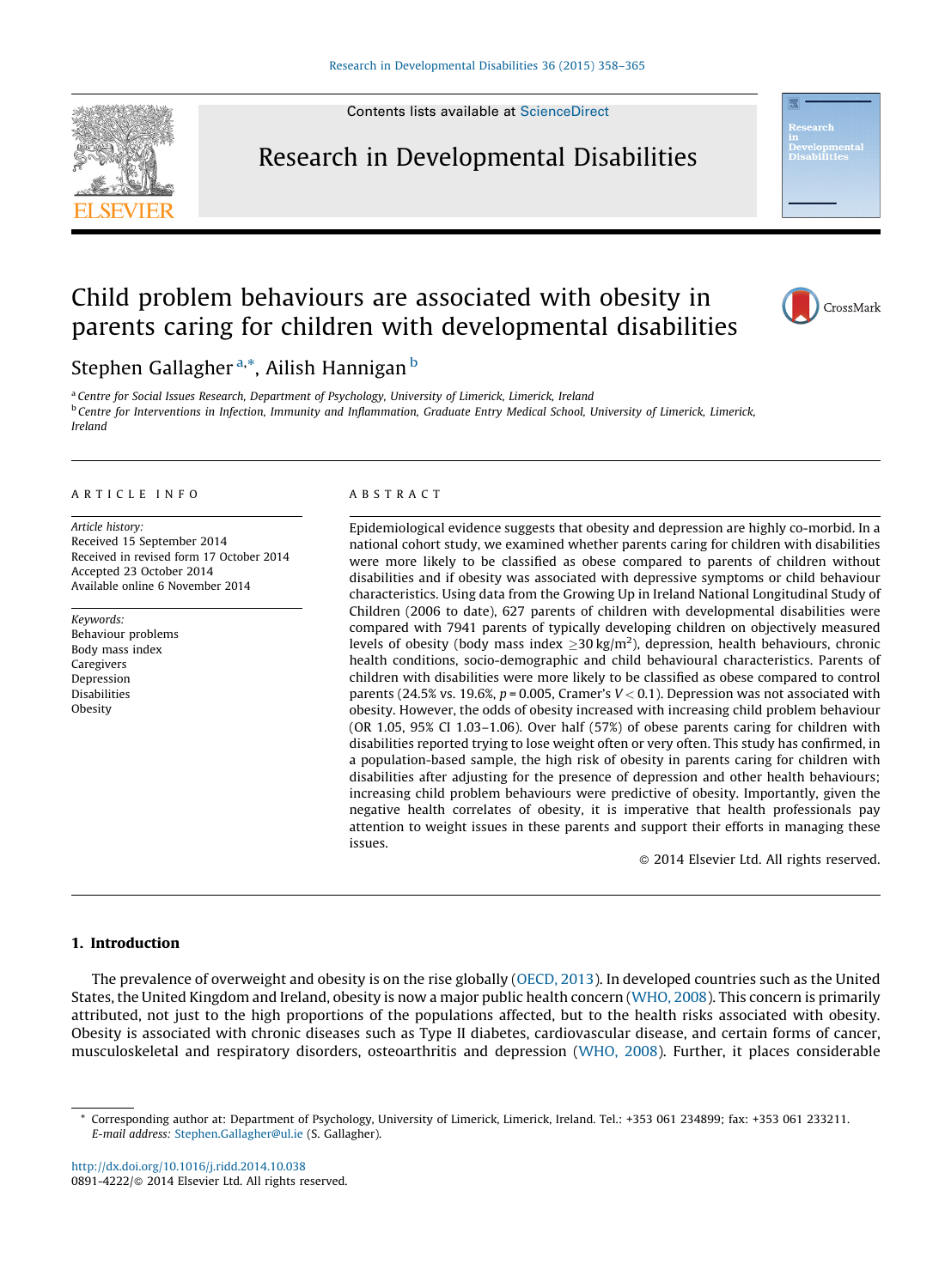economic burden on societies, with health costs increasing over time ([Scarborough](#page--1-0) et al., 2011; Withrow & Alter, 2011) While obesity and health research in the general and disease risk population have been the focus of much research, there is a paucity of research on vulnerable groups such as caregivers who are at risk of poor health (Pinquart & [Sorensen,](#page--1-0) 2003), in particular on parents caring for children with developmental disorders (DD: e.g. Autism, dyspraxia/attention hyperactivity disorder) (George, Shacter, & [Johnson,](#page--1-0) 2011). This is despite the plethora of evidence showing that these caring parents are at greater risk of poor physical, physiological and psychological health than parents of children without disabilities [\(Cantwell,](#page--1-0) Muldoon, & [Gallagher,](#page--1-0) 2014; Gallagher & Whiteley, 2013; Miodrag & Hodapp, 2010; Singer, 2006).

Caring for a child with a DD is often stressful and can adversely affect parental health both physically and psychologically (Barker et al., 2011; [Eisenhower,](#page--1-0) Baker, & Blacher, 2005; Gallagher & Hannigan, 2014; Gallagher, Phillips, Oliver & Carroll, 2008; Griffith, Totsika, Nash, Jones, & Hastings, 2012; Lovell, Moss, & [Wetherell,](#page--1-0) 2012). Indeed, research has found that these particular parents are at greater risk of depression compared to other parents ([Singer,](#page--1-0) 2006). Further, given that clinical and epidemiological evidence shows a significant relationship between distress and obesity (de Wit et al., [2010](#page--1-0)), it could be that the high rates of depression evident in these caring parents may also have implications for their weight. Although there is a lack of obesity research in caregivers in general, the distress associated with providing care to a spouse with Alzheimer's disease has been found to be associated with a greater metabolic disease risk (Kring et al., 2010; [Vitaliano,](#page--1-0) Scanlan, Krenz, Schwartz, & [Marcovina,](#page--1-0) 1996). In fact, it implies that caregivers abdominal obesity, which is part of the metabolic syndrome associated with cardiovascular disease, is worthy of further investigation. Further, one study looking at the residential status (living at home vs. living away from home) of the person with intellectual disabilities, found that mothers of co-residing adult children with disabilities had significantly higher BMI than fathers, whereas the opposite was true of those whose children resided away from home; fathers had a higher BMI (Seltzer, Floyd, Song, [Greenberg,](#page--1-0) & Hong, 2011). While this was self-report BMI and confined to parents in mid-life, it seems that there is some preliminary evidence to suggest that these parents are at increased risk of being overweight. Moreover, it is worth noting that parents of children with DD have been found to have poorer endocrine functioning ([Lovell](#page--1-0) et al., 2012) and higher resting blood pressure compared to control parents [\(Gallagher](#page--1-0) & Whiteley, 2012), which are negatively affected by obesity. Importantly, studies have also indicated that parental obesity is a significant predictor of obesity in children with intellectual disabilities highlighting the need for further research and intervention [\(McGillivray,](#page--1-0) McVilly, Skouteris, & Boganin, 2013).

In terms of other underlying pathways, the distress associated with caregiving may also adversely affect parental obesity indirectly through behavioural coping (e.g. through health behaviours such as smoking etc.). In fact, some have argued that engagement in unhealthy health behaviours such as smoking and alcohol use are associated with several long term mental health and physical health disorders including obesity [\(Bonevski,](#page--1-0) Regan, Paul, Baker, & Bisquera, 2014; Gornall, 2014; [Mizuno](#page--1-0) et al., 2005; Suter, 2005). Although research on caregiver health behaviours is rather limited, one recent study has found that younger caregivers of patients with Alzheimer's disease smoke more than older carers [\(Salgado-Garcia](#page--1-0) et al., [2013](#page--1-0)), implying that younger caregivers may be more vulnerable and cope with the stresses of caring by smoking more. Further, in relation to alcohol abuse, distressed parents of children with ADHD were found to be at an increased risk of drinking more (Handley & Chassin, 2008; [Kashdan,](#page--1-0) Adams, Kleiman, Pelham, & Lang, 2013). Similarly, parents of children with developmental disabilities were recently found to be at an increased risk of drug and alcohol abuse and smoking (Emerson & [Brigham,](#page--1-0) 2013). Additionally, health behaviour patterns and obesity levels have both been posited to play a vital role in the pathway between caregiving stressors and poor health outcomes in caregivers ([Fuller-Jonap](#page--1-0) & Haley, 1995; Gallant & [Connell,](#page--1-0) 1997). Given the paucity of research in this area and the health risks associated with obesity, this study is not only timely but is also clearly warranted.

This study explores the associations between depression, smoking, alcohol use and obesity in a nationally representative sample of parents. Higher rates of depression have previously been reported for parents in this sample who are caring for children with DD (Gallagher & [Hannigan,](#page--1-0) 2014). It is hypothesised first, that parents of children with DD will also have higher rates of obesity and poorer health behaviours compared to parents of typically developing children. Second, that depression and health behaviours will account for the higher rates of obesity in these caring parents. Third, given the links between obesity and chronic conditions (e.g. musculoskeletal and respiratory disorders) associations between caregiving, obesity and chronic conditions will also be investigated. Finally, given that child problem behaviours has been found to predict both mental and physical health in these caring parents [\(Eisenhower,](#page--1-0) Blacher, & Baker, 2013; Gallagher, Phillips, Drayson, & [Carroll,](#page--1-0) 2009), this variable will also be included as an explanatory variable.

## 2. Methods

#### 2.1. Participants, design and procedure

The sample consists of primary caregivers of 8568 nine-year-old school children participating in the Growing Up in Ireland Study, a nationally representative cohort study of children living in the Republic of Ireland. The sample of children was selected through a two-stage sampling method within the primary school system. In the first stage of sampling, 1105 primary schools from the national total of 3177 were selected using a probability proportionate to size (PPS) sampling method. In the second stage, a random sample of eligible children was selected within each school. At the school level, a response rate of 82.3% was achieved, while at the level of the household (i.e. eligible child selected within the school) a total of 57% of children and their families participated in the study. The children in this sample represent approximately 1 in 7 of